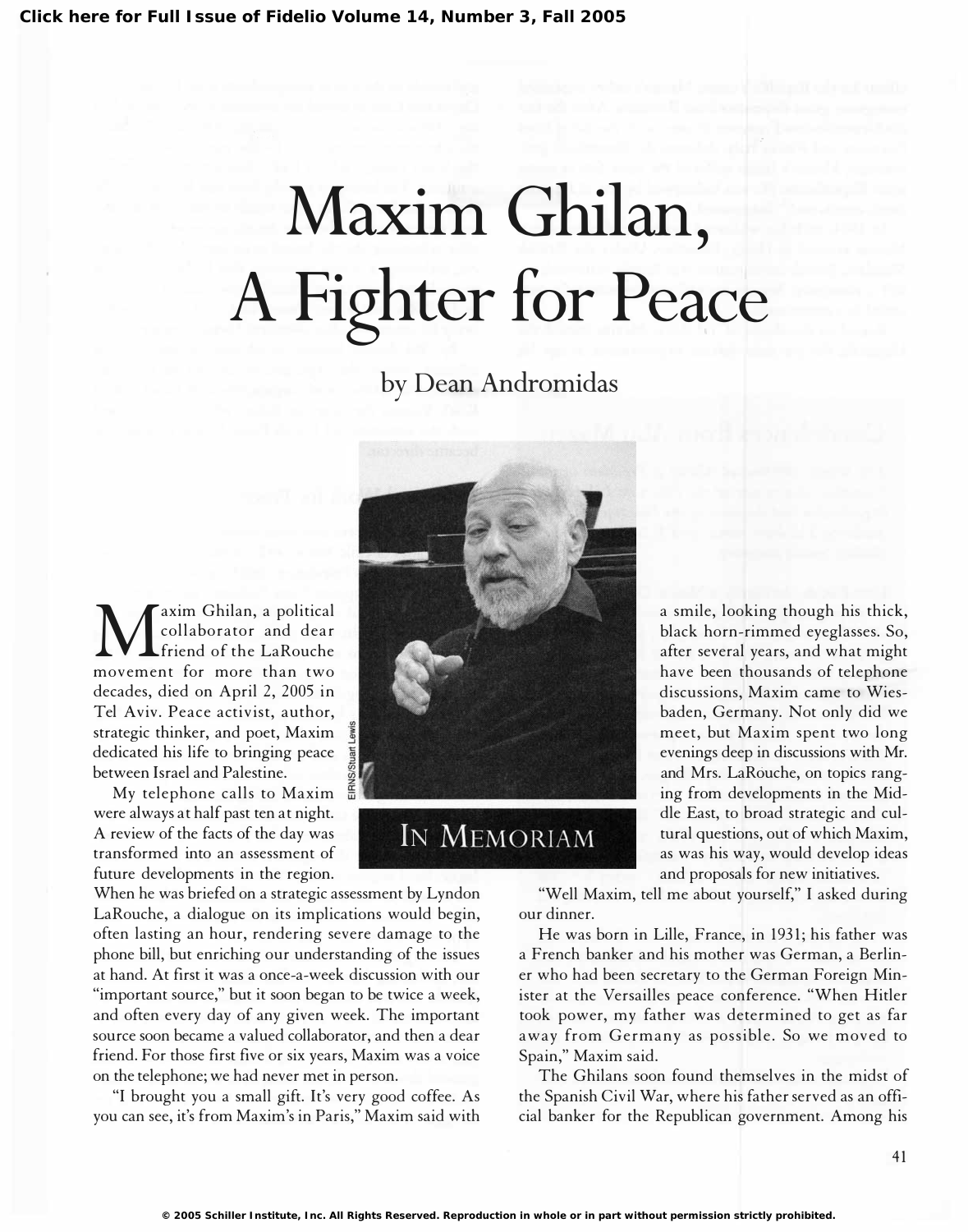efforts for the Republic's cause, Maxim's father organized emergency grain shipments from Romania. After the fascist Generalissimo Francisco Franco, with the aid of Nazi Germany and Fascist Italy, defeated the Republican government, Maxim's father suffered the same fate as many other Republicans. He was kidnapped by one of Franco's death squads and "disappeared."

In 1944, with his widowed mother and older sister, Maxim arrived in Haifa, Palestine. Under the British Mandate, Jewish immigration was highly restricted, so, still a youngster, Maxim arrived unceremoniously concealed in a potato sack.

Raised in the slums of Tel Aviv, Maxim joined the Haganah, the pre-state defense organization, at age 16,

# Condolences from Abu Mazen

Abu Mazen (Mahmoud Abbas) is President of the Executive Committee of the Palestine Liberation Organization and President of the Palestine National Authority. This letter, dated April 4, 2005, was read at Ghilan's funeral ceremony.

#### Dear friends, the family of Maxim Ghilan:

With great pain and awe, we received the news of the passing away of the poet, journalist, and great intellectual, the dear friend Maxim Ghilan, who heeded the call of his Creator and ascended with his pure soul to the divine glories, after a rich life of constant fruitfulness and relentless work in the service of peace, truth, and justice. He was, may Allah's mercy be upon him, a voice for peace, coexistence, reconciliation, and dialogue. We knew him as a loyal friend, who worked with seriousness, passion, and sincerity to enhance Palestinian-Israeli dialogue. And he was one of the most prominent advocates of the necessity of finding a peaceful solution in the region. He was, Allah's mercy be upon him, a human being in all the sublime meanings of this word.

In sharing with you the sorrow of this occasion, we forward to you our heartfelt condolences and warmest sympathy, praying to Allah to overwhelm him with His mercy and let His peace join his soul. We also pray to Him to inspire you and all his friends and beloved with patience and endurance.

Please accept our heartfelt condolences and sympathy.

and fought in the war of independence from Britain. After David Ben Gurion signed the armistice agreement, ending the 1948 war, he ordered the sinking of the ship SS Altalena, which was carrying arms for the Irgun (also known as the Stern Gang), which had refused to recognize the armistice. The killing of Jews by Jews sent Maxim into the arms of the Stern Gang, after which he was soon arrested and imprisoned by the new Israeli government. It was after witnessing the the brutal treatment of Arab prisoners, including a prison massacre, that he began moving towards the peace camp when he was released. This was in the 1950's, well before "Peace Now," and at a time when being for peace was often considered being a traitor.

By 1961, Maxim became an advocate for the two-state solution. Always the organizer, he created the first noncommunist Arab-Jewish organization in Israel, called Koah Yozem, the "start-up force" which was affiliated with the International Jewish Peace Union, of which he became director.

#### Exile, and Work for Peace

In 1969, Maxim went into what would become two and a half decades of exile, but an exile in the service of bringing peace between Palestinians and Israelis.

With secret support from Nahum Goldmann, who then was the head of the World Jewish Congress, and was himself a fighter for peace, Maxim became among the first Israelis to seek contact with the leaders of the Palestine Liberation Organization, at a time when such contacts were illegal and considered treasonous (Goldmann would later become a friend of the LaRouches). He was soon told that if he ever returned to Israel he would be arrested, and he was also threatened by the Mossad. This was a time when Palestinian organizations were hijacking airliners, and taking hostages.

For Maxim, the task was not only to make contact, but to convince the Palestinians that the way to their liberation could not be through terrorism, but through dialogue, hard negotiations, and a two-state solution. "It's is not enough to reach out to the moderates," Maxim often said. "You have to reach out to the most extreme of your opponents if you want peace."

He forged ties with many of the key Palestinian leaders, including Yasser Arafat, with whom he became friends, as a true Israeli partner for peace. He also saw the assassination of some of these same Palestinians, leaders who, like himself, made the journey from extremist to peace advocate. There was Issam Sartawi, who was gunned down in 1983, in Portugal, at whose funeral Maxim bitterly said that his murder was "an expression of the struggle of the Israeli-Palestinian peace camp on the one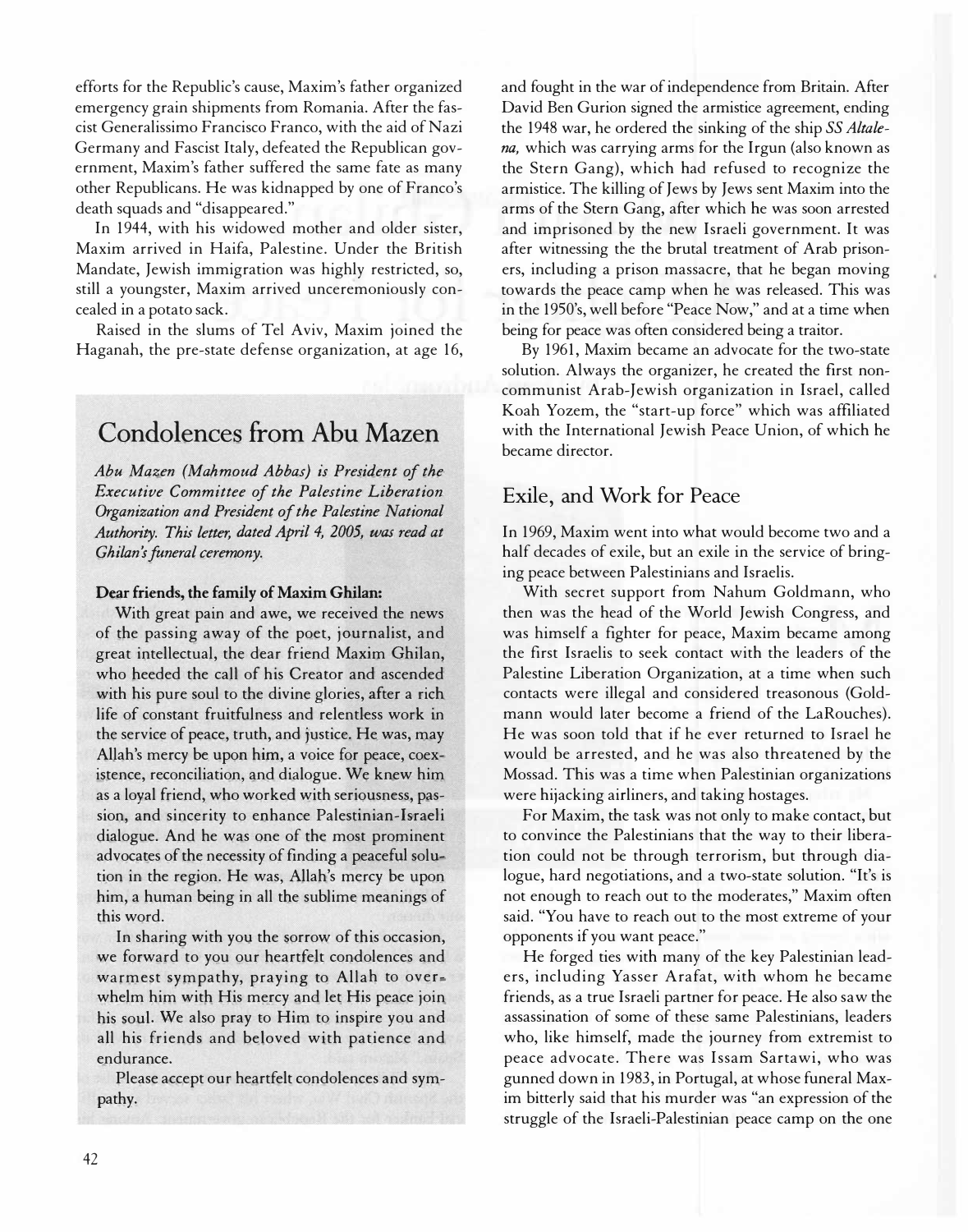side, and the hawks of the war camp on the other."

Almost ten years later, Abu Iyad (Salah Khalaf), another close comrade in the struggle for peace, who was considered a potential successor to Yasser Arafat, was gunned down in 1991 in Kuwait. Both were murdered by assassins linked to Abu Nidal's so-called breakaway Palestinian faction. It was an open secret that Abu Nidal ran a murder gang for hire. In 1992, the highly respected author Patrick Seale published a book on the subject, Abu Nidal: A Gun for Hire, documenting how Abu Nidal was in the pay of the Israeli Mossad.

Maxim was a powerful intellect, and his strategic thinking went beyond the Middle East. In 1971, he founded the journal Israeli and Palestine Political Report, which he continued to publish until his death. It was a journal where both Israeli and Palestinian political authors could publish works oriented to peace.

One fine day in Paris, in 1981, a young man, the late Mark Burdman, who was editor of the Washington Insider, an EIR publication in Europe, "barged" into Maxim's office and demanded that he work with LaRouche. Thus began a fruitful collaboration with the LaRouche movement that lasted for more than two decades. Over those years, a personal and fruitful friendship developed between Maxim and the LaRouches.

Seeing the significance of LaRouche's conception that a true Middle East peace can be secured only through cooperation in a regional economic development policy, Maxim had published an interview on the subject with LaRouche in his journal in August 1977.

Although deeply committed to a two-state solution, he was extremely critical of the 1993 Oslo peace accords, and made his assessment known to Arafat himself. Although he acknowledged the potential of the so-called "economic annexes" of the accord, a point on which he agreed with LaRouche, he clearly saw the pitfalls in the so-called gradual approach.

#### Return of an Israeli Patriot

After an absence from Israel of more than two decades, Maxim returned in 1993, welcomed by old friends and collaborators-but not welcomed by the so-called "mainstream" left, and certainly hated by the right. Nonetheless, he loved being back in Israel, and his lively mind initiated a dozen new projects. He soon gathered around him a circle of old friends and collaborators, as well as new ones, especially young people.

He saw Zionism as a deeply flawed ideology, and knew that if Israel were to survive as a nation-and Maxim deeply loved Israel-it had to become a nation of all its citizens, whether Jew, Arab, Muslim, or Christian.

Deeply disappointed with much of the Israeli left wing and peace movement, Maxim launched the Hebrew-language political and cultural journal Mitan, as an organizing tool aimed at breaking down the ideological blocks that prevented his fellow Israelis from making peace with their neighbors.

Maxim loved the poetical qualities of the Hebrew language, and he was an accomplished poet and short story writer, considered as a leading figure among the "Statehood Generation" of poets, those of the first decade after the founding of the Israeli state. In December 2004, he received the Prime Minister Levi Eshkol Prize for Literary Excellence. Although he would accept the prize, he did not avail himself of the opportunity to receive it personally from Prime Minister Ariel Sharon. Maxim's most recent works, both poems and short stories, will soon be published in Hebrew.

In the last year of his life, Maxim made two trips to the United States where, through meetings with dozens of people, ranging from peace activists to members of the U.S. retired military-security establishment, his insights

#### $\mathbf{C}$ May Allah Bring Peace'

Dr. Ramzi Khouri is Deputy Secretary-General of the Presidency and General Director of the Office of the President, Palestine National Authority. His letter, dated April 4, 2005, was read at Ghilan's funeral ceremony.

#### Dear friends and the family of Maxim Ghilan:

I received with great grief the news of the passing away of the dear friend, the journalist and great intellectual Maxim Ghilan, whose pure soul departed to the kingdom of its Creator. He spent a life full of sincere work which he dedicated to serving his people and to truth, justice, reconciliation, and dialogue between the Israeli and Palestinian peoples. He was dedicated to achieving a just, permanent, and comprehensive peace, under which all could live in safety, co-existence, and stability.

While I send to all of you my warmest condolences and most heartfelt sympathy on this painful occasion, I pray to Allah to overwhelm him with His broadest mercy, and to compensate you with his divine good for this great loss. May Allah bring peace and tranquility to his soul in its sublime abode, and endow you all and his friends with patience and endurance.

Please accept our sympathy and solidarity.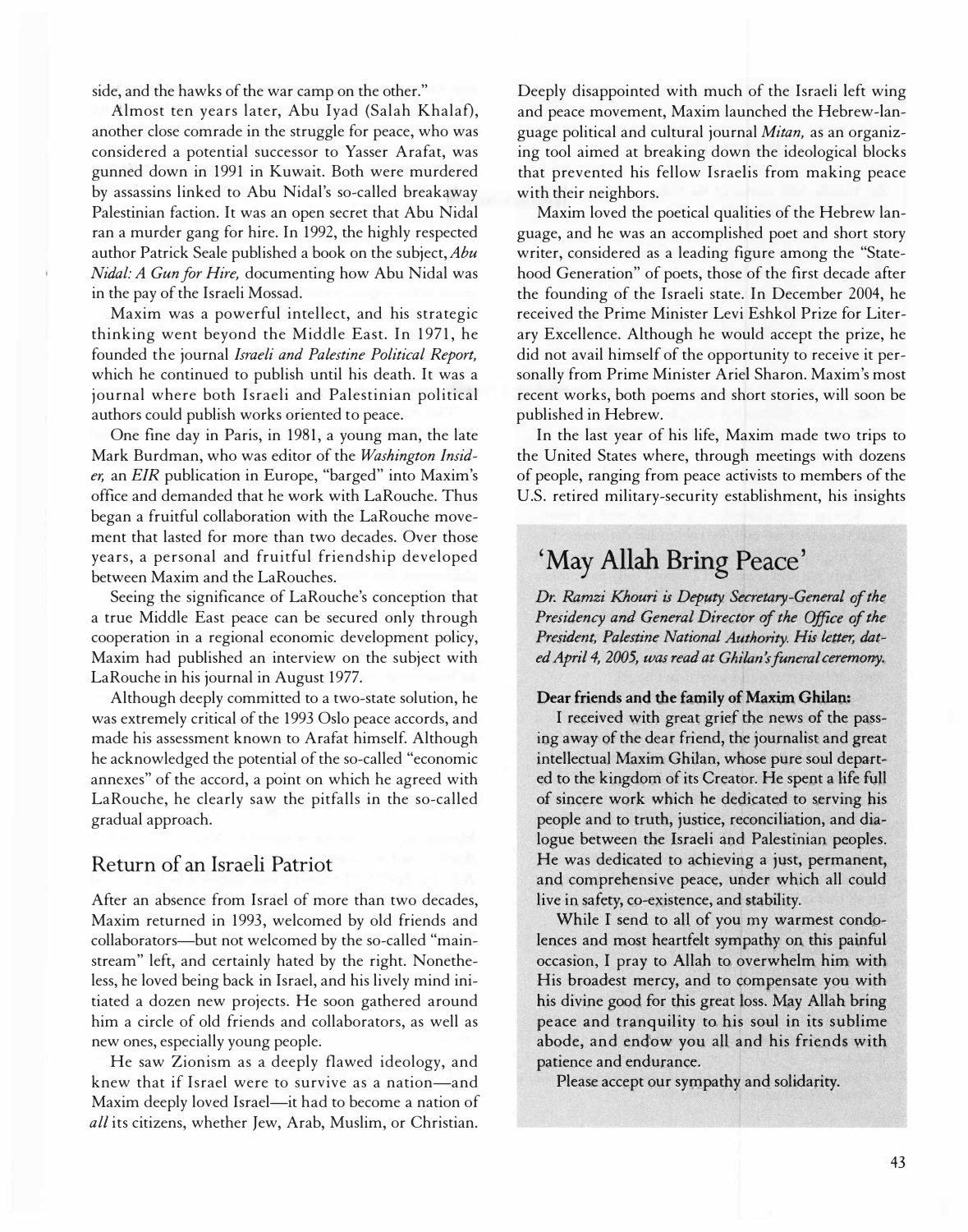# 'The Visionary Path'

Dr. Yehuda Atai, author of this tribute, is the publisher f "The World of the Bible" encyclopedia.

I always knew him as Maxim Ghilan, a person, a<br>poet, warrior, and philosopher where his words poet, warrior, and philosopher where his words searching, longing for life-love, crying his personal life, his path. Maxim's poetry has its fleshiness and reality of all the feelings and the lusts. His sonnets and civil-human endeavors were carved for us all through our time and history. He seems like Don Quixote, but Maxim did really help to change and influence reality; he took the stand of a messenger of human feelings and liberties, a present-future man. His eyes, always seeing through, and his spirit were always ready to walk his path.

A man with a mission, a world, and a vision. Last time that we met, he said in his determineda bit high-pitched—voice, cleaning his eyes with Tel Aviv natural water: "If I would only have more time I would establish here a civil movement to free all political prisoners"—all this while Maxim eats with his luscious-type custom of radiating great pleasure from the taste of two sunny-side-up eggs with cheesy butter and a semi-hot bagel.

Maxim, a dynamic love-life man. Recently, he . helped a young poetry publisher who came with a new, independent poetry paper: Urbania. Here Maxim published his last poem, naming it: "It is over but yet it is not complete." In this poem Maxim gave his tribute to life, and he connects his lovelife-rainbow from the Yarmuch River in northern Israel, to the Seine in Paris, and back to Acre, and takes a long breath from this Mediterranean Sea, and tells us that he has no time to finish his report on all that is happening, and he says:

All of a sudden, I will leave In an immediate minute, It is not imaginary present All of a sudden, I will disappear.\*

Thank you Maxim, for the light, love, and visionary path that you gave us all.

into the region made a considerable impact. He collaborated closely with the LaRouche movement, addressing several forums, including several memorable briefings to the LaRouche Youth Movement.\*

His two last trips to America, in November 2004 and February 2005, were also a revelation to Maxim. Through LaRouche and associates, he was introduced to a whole stratum of current and former diplomats, politicians, and intellectuals, who were not part of the American "peace movement," but whose aspirations for a just peace in the region, particularly between Israel and Palestine, coincided profoundly with his own. In a private discussion with LaRouche in early December 2004, as he prepared to return to Israel, Maxim acknowledged, "I should have done this long ago. I have met the real America for the first time."

The Americans with whom Maxim met were even more profoundly affected by his sharp intellect and moral courage. Maxim delivered the most blunt and historically insightful picture of the situation on the ground in Israel, inside the Palestine National Authority, and in broader Southwest Asia, that these leading Americans had ever heard, and it resonated with and deepened their own experiences and insights. It was as the result of one of those discussions that Maxim was invited to return to Washington in February 2005, to participate in a closed-door dialogue among a number of leading Israeli figures from all sides of the political spectrum. Maxim stood out from the others, and left a deep and lasting impression on the 100 or so Southwest Asia "experts" assembled. Maxim returned to Israel from this second trip to America, profoundly conflicted. He knew that he was on the verge of making some new, great contributions to world history, yet he also knew that his health was rapidly failing.

### 'Precisely what I thought I had to do'

Maxim died in the early morning hours of Saturday, April 2, and was buried at Kibbutz Einat, outside of Tel Aviv, on April 5. His funeral was attended by friends and collaborators from all eras of his life. There were the writers and poets, many of them among the cultural pillars of Israel. From the era of the 1950's and 1960's, were the writers, poets, and activists, including the wellknown Israeli poet Natan Zach, who helped secure Maxim's return to Israel in 1993, at a time when the govern-

<sup>\*</sup> These are are the last four lines of the longer Hebrew poem, translated into English by Yehuda Atai.

<sup>\*</sup> See Executive Intelligence Review, Nov. 26, 2004 (Vol. 31, No. 46), for his briefing to EIR staff in Leesburg, Virginia. Michele Steinberg recounts additional aspects of these trips in her Postscript on page 51 of this issue. Ghilan's poem, "Marching Through Virginia," appears on page 49.-Ed.